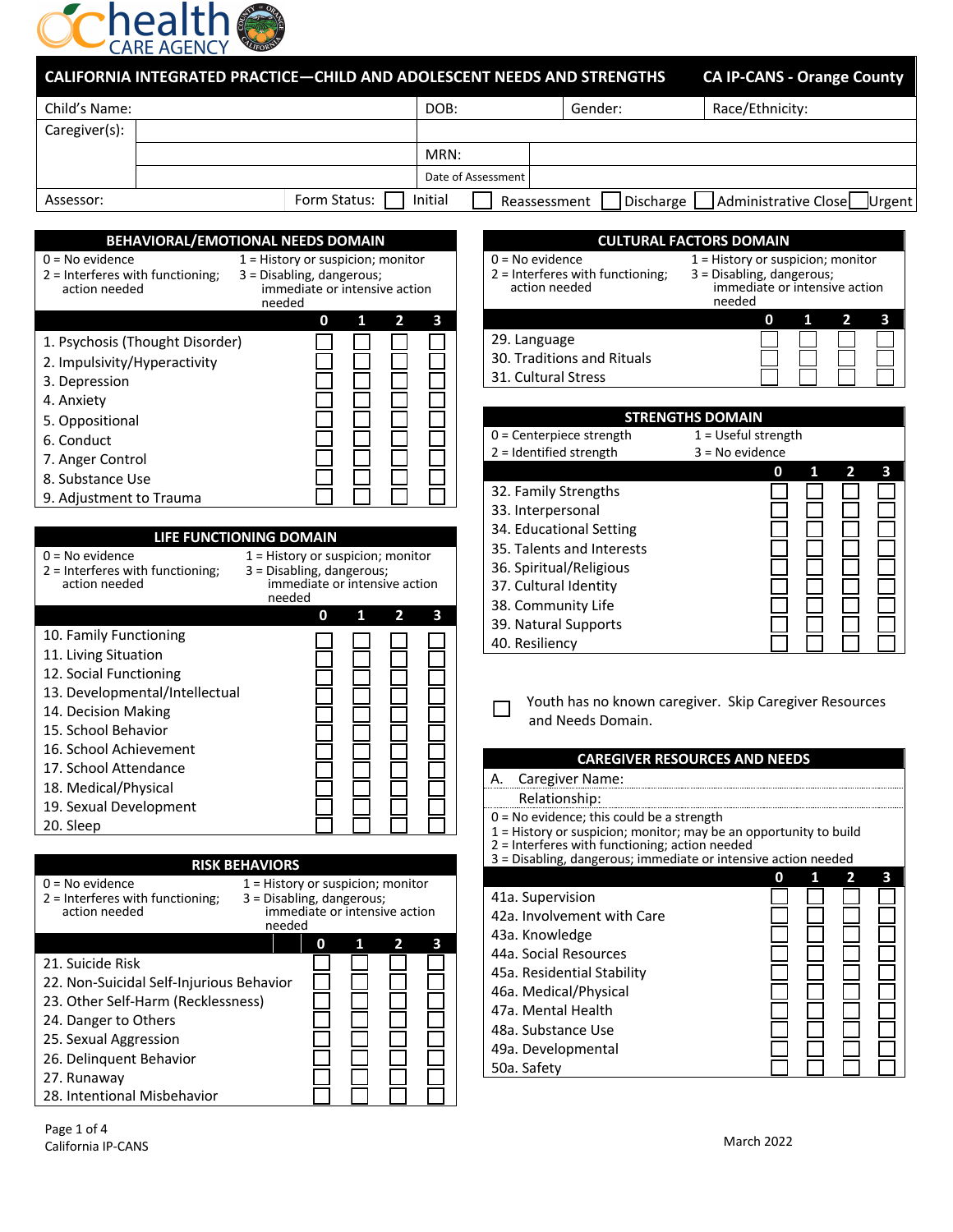| <b>CAREGIVER RESOURCES AND NEEDS</b>                                                                                                                                                                                                   |        |
|----------------------------------------------------------------------------------------------------------------------------------------------------------------------------------------------------------------------------------------|--------|
| Caregiver Name:<br>В.                                                                                                                                                                                                                  |        |
| Relationship:                                                                                                                                                                                                                          |        |
| $0 = No$ evidence; this could be a strength<br>1 = History or suspicion; monitor; may be an opportunity to build<br>$2$ = Interferes with functioning; action needed<br>3 = Disabling, dangerous; immediate or intensive action needed |        |
|                                                                                                                                                                                                                                        | 3<br>n |
| 41b. Supervision                                                                                                                                                                                                                       |        |
| 42b. Involvement with Care                                                                                                                                                                                                             |        |
| 43b. Knowledge                                                                                                                                                                                                                         |        |
| 44b. Social Resources                                                                                                                                                                                                                  |        |
| 45b. Residential Stability                                                                                                                                                                                                             |        |
| 46b. Medical/Physical                                                                                                                                                                                                                  |        |
| 47b. Mental Health                                                                                                                                                                                                                     |        |
| 48b. Substance Use                                                                                                                                                                                                                     |        |
| 49b. Developmental                                                                                                                                                                                                                     |        |
| 50b. Safety                                                                                                                                                                                                                            |        |
|                                                                                                                                                                                                                                        |        |

| <b>CAREGIVER RESOURCES AND NEEDS</b>                                                                                                                                                                                                   |  |   |  |
|----------------------------------------------------------------------------------------------------------------------------------------------------------------------------------------------------------------------------------------|--|---|--|
| Caregiver Name:                                                                                                                                                                                                                        |  |   |  |
| Relationship:                                                                                                                                                                                                                          |  |   |  |
| $0 = No$ evidence; this could be a strength<br>1 = History or suspicion; monitor; may be an opportunity to build<br>$2$ = Interferes with functioning; action needed<br>3 = Disabling, dangerous; immediate or intensive action needed |  |   |  |
|                                                                                                                                                                                                                                        |  | 7 |  |
| 41d. Supervision                                                                                                                                                                                                                       |  |   |  |
| 42d. Involvement with Care                                                                                                                                                                                                             |  |   |  |
| 43d. Knowledge                                                                                                                                                                                                                         |  |   |  |
| 44d. Social Resources                                                                                                                                                                                                                  |  |   |  |
| 45d. Residential Stability                                                                                                                                                                                                             |  |   |  |
| 46d. Medical/Physical                                                                                                                                                                                                                  |  |   |  |
| 47d. Mental Health                                                                                                                                                                                                                     |  |   |  |
| 48d. Substance Use                                                                                                                                                                                                                     |  |   |  |
| 49d. Developmental                                                                                                                                                                                                                     |  |   |  |
| 50d. Safety                                                                                                                                                                                                                            |  |   |  |

## **POTENTIALLY TRAUMATIC/ADVERSE CHILDHOOD EXPERS.**

NO = No evidence of any trauma of this type.

YES = Exposure/experienced a trauma of this type.

|                                | NΟ | YES |
|--------------------------------|----|-----|
| T1. Sexual Abuse               |    |     |
| T2. Physical Abuse             |    |     |
| T3. Emotional Abuse            |    |     |
| T4. Neglect                    |    |     |
| <b>T5. Medical Trauma</b>      |    |     |
| T6. Witness to Family Violence |    |     |

## **CAREGIVER RESOURCES AND NEEDS** C. Caregiver Name: Relationship: 0 = No evidence; this could be a strength 1 = History or suspicion; monitor; may be an opportunity to build 2 = Interferes with functioning; action needed 3 = Disabling, dangerous; immediate or intensive action needed **0 1 2 3**  41c. Supervision 42c. Involvement with Care 43c. Knowledge 44c. Social Resources 45c. Residential Stability 46c. Medical/Physical 47c. Mental Health 48c. Substance Use 49c. Developmental 50c. Safety

| POTENTIALLY TRAUMATIC/ADVERSE CHILDHOOD EXPERS.   |           |     |
|---------------------------------------------------|-----------|-----|
| NO = No evidence of any trauma of this type.      |           |     |
| YES = Exposure/experienced a trauma of this type. |           |     |
|                                                   | <b>NO</b> | YES |
| T7. Witness to Community/School Violence          |           |     |
| T8. Natural or Manmade Disaster                   |           |     |
| T9. War/Terrorism Affected                        |           |     |
| T10. Victim/Witness to Criminal Activity          |           |     |
| T11. Disruption in Caregiving/Attachmnt Losses    |           |     |
| T12. Parental Criminal Behaviors                  |           |     |
|                                                   |           |     |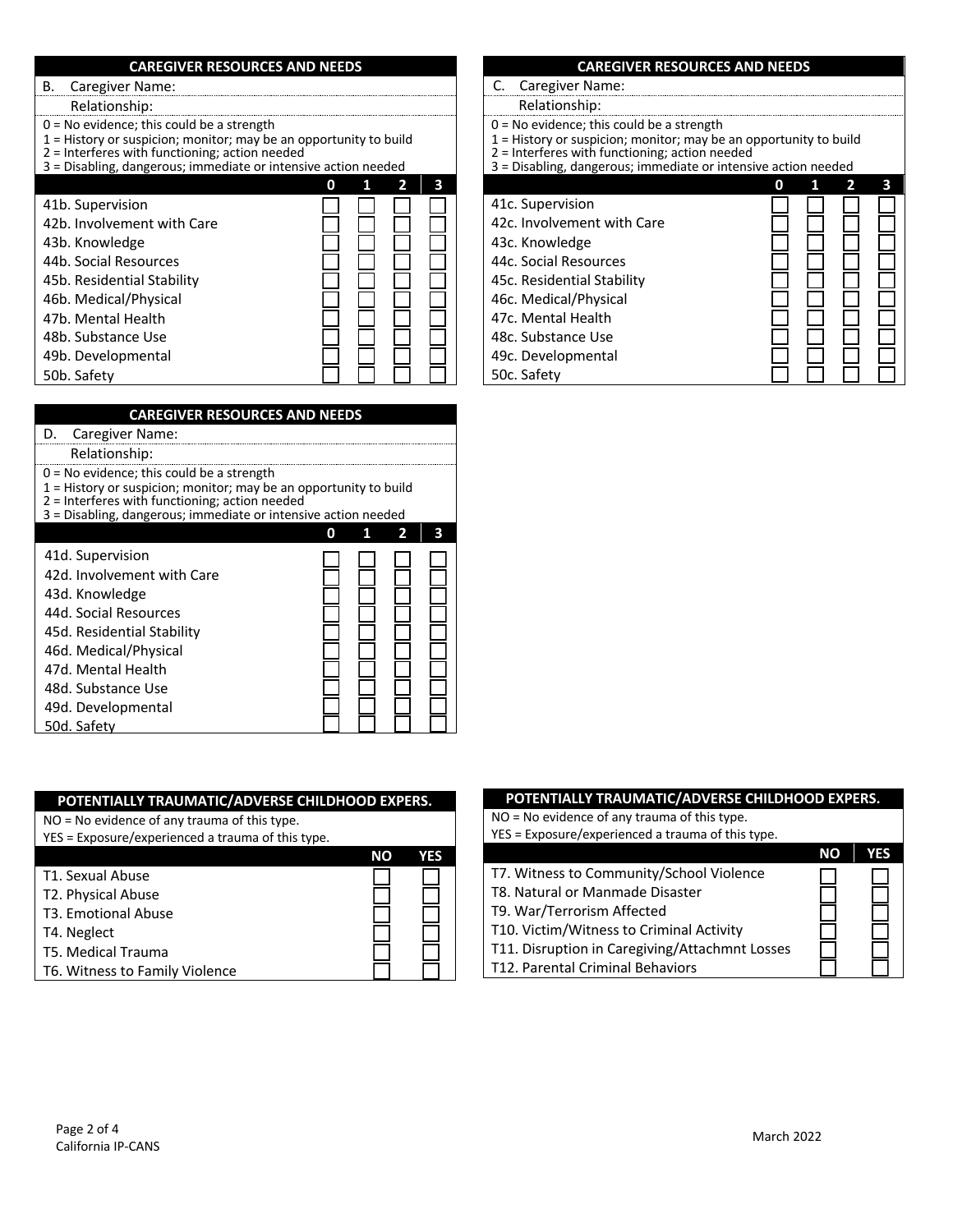## **EARLY CHILDHOOD MODULE**

This section is to be completed when the child is birth to 5 years old. The Potentially Traumatic/Adverse Childhood Experiences (#T1- T12 below) must also be completed for this age group. This section can also be completed for youth of any age who are experiencing developmental challenges.

| POTENTIALLY TRAUMATIC/ADVERSE CHILDHOOD EXPERS.                                                                 | <b>RISK BEHAVIORS &amp; FACTORS</b>                                                                             |
|-----------------------------------------------------------------------------------------------------------------|-----------------------------------------------------------------------------------------------------------------|
| NO =no evidence                                                                                                 | $0 = No$ evidence<br>1 = History or suspicion; monitor                                                          |
| YES = Exposure/experienced a trauma of this type.                                                               | 2 = Interferes with functioning;<br>3 = Disabling, dangerous;                                                   |
| <b>NO</b><br><b>YES</b>                                                                                         | action needed<br>immediate or intensive action<br>needed                                                        |
| T1. Sexual Abuse                                                                                                | $\bf{0}$                                                                                                        |
| T2. Physical Abuse                                                                                              | EC15. Self-Harm (12 months to 5 years old)                                                                      |
| T3. Emotional Abuse                                                                                             | EC16. Exploited                                                                                                 |
| T4. Neglect                                                                                                     | <b>EC17. Prenatal Care</b>                                                                                      |
| T5. Medical Trauma                                                                                              | EC18. Exposure                                                                                                  |
| T6. Witness to Family Violence                                                                                  | EC19. Labor and Delivery                                                                                        |
| T7. Witness to Community/School Violence                                                                        | EC20. Birth Weight                                                                                              |
| T8. Natural or Manmade Disaster                                                                                 | EC21. Failure to Thrive                                                                                         |
| T9. War/Terrorism Affected                                                                                      |                                                                                                                 |
| T10. Victim/Witness to Criminal Activity                                                                        | <b>CULTURAL FACTORS</b>                                                                                         |
| T11. Disruption in Caregiving/Attachmnt Losses                                                                  | $0 = No$ evidence<br>1 = History or suspicion; monitor                                                          |
| T12. Parental Criminal Behaviors                                                                                | 2 = Interferes with functioning;<br>3 = Disabling, dangerous;<br>immediate or intensive action<br>action needed |
|                                                                                                                 | needed                                                                                                          |
| <b>CHALLENGES</b>                                                                                               | 0                                                                                                               |
| $0 = No$ evidence<br>1 = History or suspicion; monitor                                                          | EC22. Language                                                                                                  |
| 2 = Interferes with functioning;<br>3 = Disabling, dangerous;<br>immediate or intensive action<br>action needed | <b>EC23. Traditions and Rituals</b>                                                                             |
| needed                                                                                                          | <b>EC24. Cultural Stress</b>                                                                                    |
| $\bf{0}$<br>з                                                                                                   |                                                                                                                 |
|                                                                                                                 |                                                                                                                 |
| EC1. Impulsivity/Hyperactivity                                                                                  | <b>STRENGTHS</b>                                                                                                |
| EC2. Depression                                                                                                 | 0 = Centerpiece strength<br>$1 = U$ seful strength                                                              |
| EC3. Anxiety                                                                                                    | 2 = Identified strength<br>$3 = No$ evidence                                                                    |
| EC4. Oppositional                                                                                               | $\overline{2}$<br>3<br>$\boldsymbol{0}$                                                                         |
| <b>EC5. Attachment Difficulties</b>                                                                             | EC25. Family Strengths                                                                                          |
| EC6. Adjustment to Trauma                                                                                       | EC26. Interpersonal                                                                                             |
| EC7. Regulatory                                                                                                 | <b>EC27. Natural Supports</b>                                                                                   |
| <b>EC8. Atypical Behaviors</b>                                                                                  | EC28. Resiliency (Persist. & Adaptability)                                                                      |
| EC9. Sleep (12 months to 5 years old)                                                                           | EC29. Relationships Permanence                                                                                  |
|                                                                                                                 | EC30. Playfulness                                                                                               |
| <b>FUNCTIONING</b>                                                                                              | EC31. Family Spiritual/Religious                                                                                |
| $0 = No$ evidence<br>1 = History or suspicion; monitor                                                          |                                                                                                                 |
| 2 = Interferes with functioning;<br>3 = Disabling, dangerous;<br>immediate or intensive action<br>action needed | <b>DYADIC CONSIDERATIONS</b>                                                                                    |
| needed                                                                                                          | $0 = No$ evidence<br>$1$ = History or suspicion; monitor                                                        |
| 0<br>2<br>3                                                                                                     | 2 = Interferes with functioning;<br>3 = Disabling, dangerous;<br>action needed<br>immediate or intensive action |
| <b>EC10. Family Functioning</b>                                                                                 | needed                                                                                                          |
| EC11. Early Education                                                                                           | $\bullet$<br>$\overline{2}$<br>$\overline{\mathbf{3}}$                                                          |
| EC12. Social and Emotional Functioning                                                                          | EC32. Caregiver Emot. Responsiveness                                                                            |
| EC13. Developmental/Intellectual                                                                                | EC33. Caregiver Adj. to Traumatic Exper.                                                                        |
| EC14. Medical/Physical                                                                                          |                                                                                                                 |